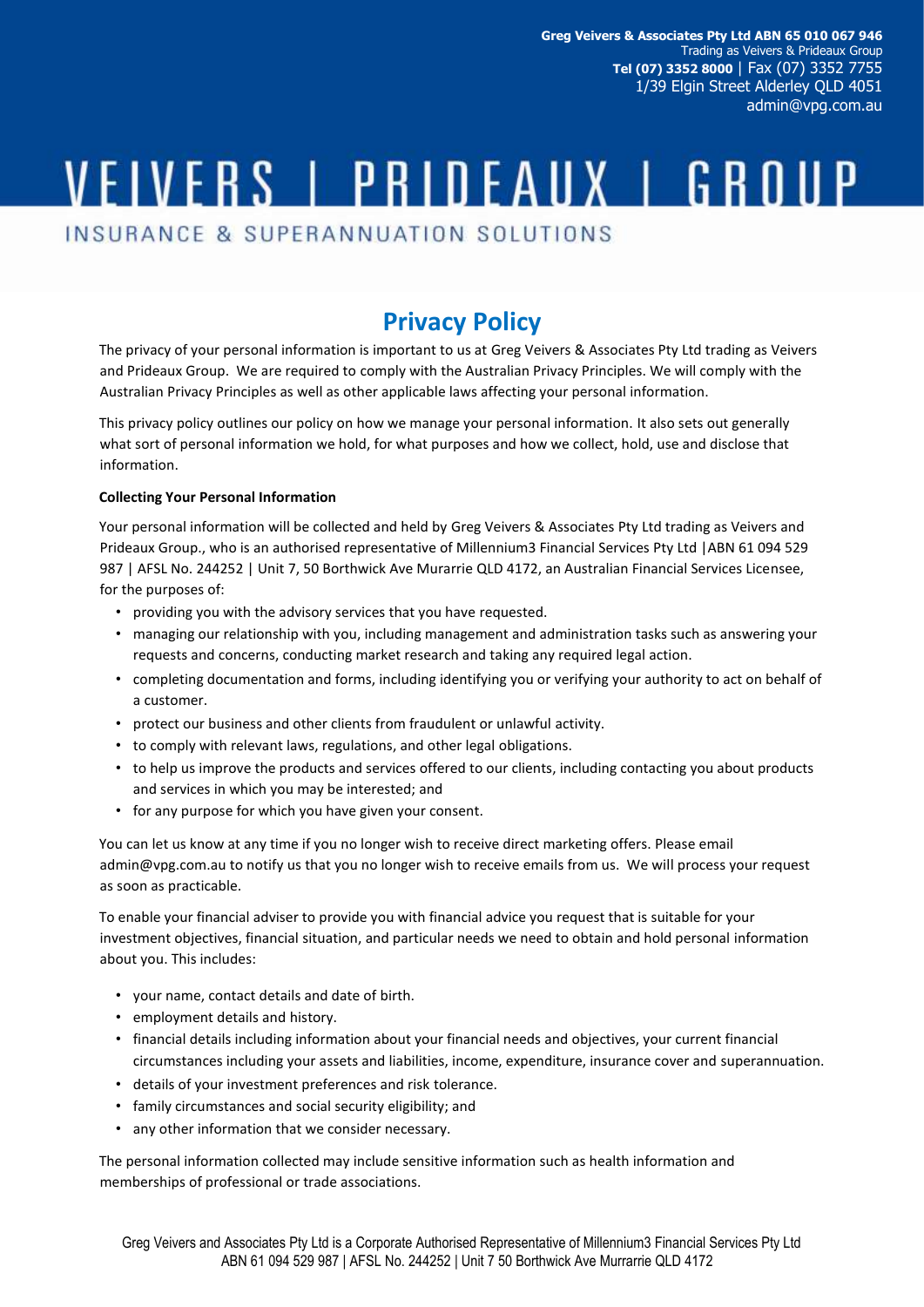If it is reasonable and practicable, we will only collect your personal information from you. Generally, your personal information will be collected when you meet with your adviser in person, provide your adviser with information over the telephone or with written material. We may need to collect personal information from third parties, such as your accountant, or others whom we believe you have authorized to provide information to us.

We may receive personal information about you when we have taken no active steps to collect that information. We destroy all unsolicited personal information unless the personal information is relevant to our purposes for collecting personal information.

#### **How Your Personal Information is Held**

Your personal information is generally held in client files or a computer database. Your personal information may also be held in a secure archiving facility.

We take reasonable steps to ensure that the personal information that we hold is protected from misuse and loss and from unauthorised access, modification, and disclosure. Some of the measures that we have adopted are having facilities for the secure storage of personal information and having secure offices and access controls for our computer systems.

We will also take reasonable steps to destroy or permanently de-identify personal information that we no longer need for any purpose for which it may be used or disclosed under the Australian Privacy Principles.

#### **Using and Disclosing Your Personal Information**

Your personal information may be disclosed for purposes related to the provision of the financial advice you have requested. The types of service providers that may be provided with your personal information are:

- other financial advisers and organisations involved in providing the financial advice you have requested (which may include ongoing service) such as fund managers who assist us in providing financial advice and paraplanners.
- insurance providers, superannuation trustees and product issuers in connection with the provision to you of the financial advice you have requested.
- organisations that assist in operating a financial planning business such as those that provide administrative, financial, accounting, insurance, research, legal, computer or other business services.
- your representatives or service providers such as your accountant, solicitor, tax agent, stockbroker, or bank.
- organisations involved in a business restructure or a transfer of all or part of the assets of our business or the due diligence procedures prior to any such sale or transfer.
- government authorities and other organisations when required by law; and
- organisations that you have consented to your personal information being disclosed.

In addition to the purposes of collection set out above, your personal information may also be used in connection with such purposes.

We will seek to ensure that your personal information is not used or disclosed for any purpose other than:

- the primary purpose for which it was collected or a related secondary purpose.
- where you have consented to the use or disclosure; or
- in other circumstances where the Australian Privacy Principles authorise the use or disclosure such as when it is required by or authorised under law.

We may disclose your personal information to third parties who provide services to us, in which case we will seek to ensure that the personal information is held, used, or disclosed consistently with the Australian Privacy Principles.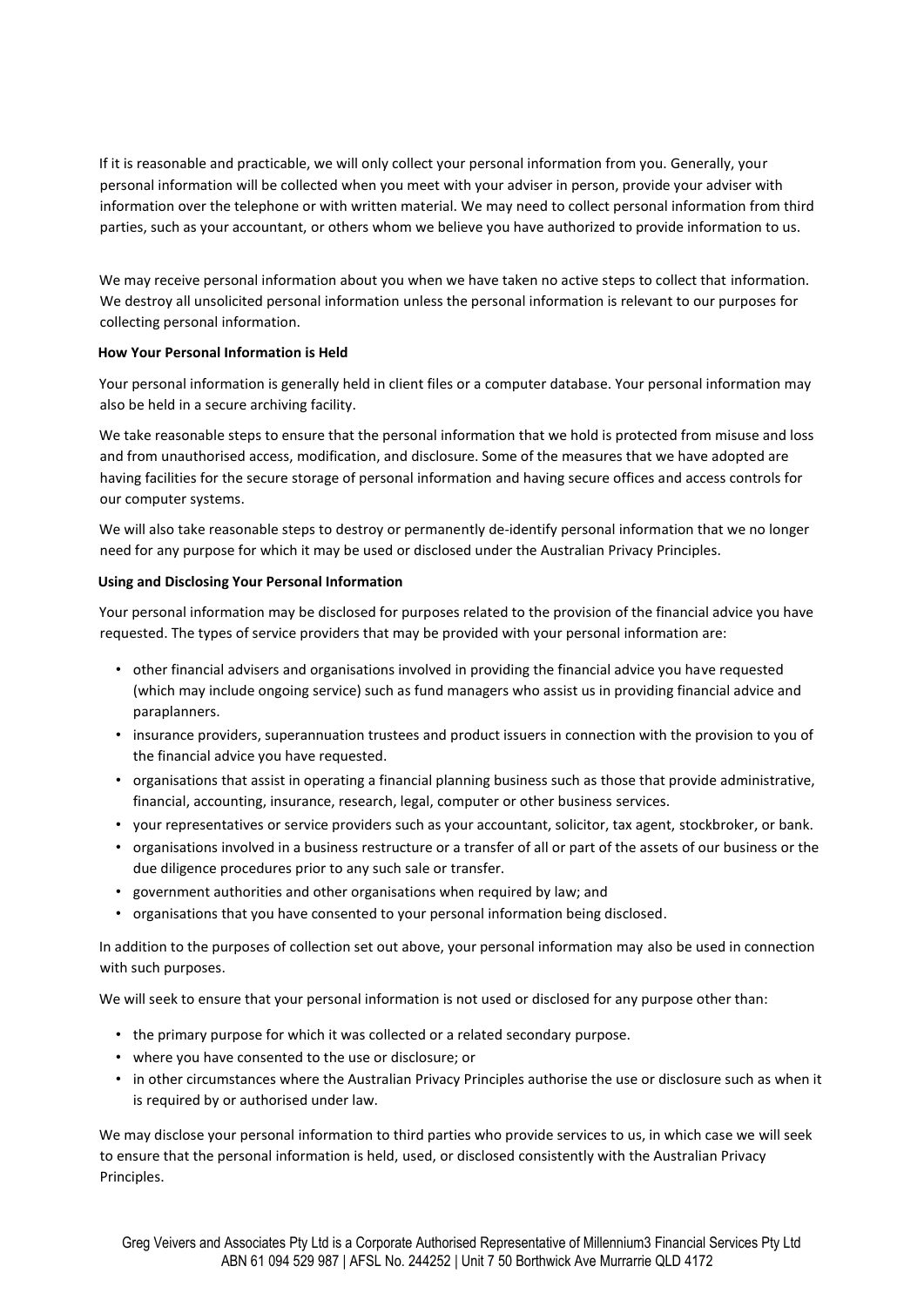#### **Organisations outside Australia**

To provide you with our services, we may need to share your information with organisations outside Australia (For example, Information Technology providers) – these countries include: India

We may store your information in the cloud or other types of networked or electronic storage. As electronic or networked storage can be accessed from various countries via an internet connection, it's not always practicable to know in which country your information may be held. Overseas organisations may be required to disclose the information we share with them under foreign law.

We will not send personal information to recipients outside of Australia unless:

- we have taken reasonable steps to ensure that the recipient does not breach the Privacy Act and the Australian Privacy Principles.
- the recipient is subject to an information privacy scheme similar to the Privacy Act; or
- the individual has consented to the disclosure.

#### **Accessing your Personal Information**

You can gain access to your personal information that we hold. This is subject to exceptions allowed by law such as where providing you with access would have an unreasonable impact upon the privacy of others. If we deny a request for access, we will provide you with the reasons for this decision. To request access please contact us (see "Contacting Us and Privacy Issues" below).

#### **Correcting Your Personal Information**

We take reasonable steps to ensure that the personal information that we collect, use or disclose is accurate, complete and up-to-date. If you believe that any of the personal information that we hold is not accurate, complete or up-to-date please contact us (see "Contacting Us and Privacy Issues" below) and let us know what information is incorrect.

If we agree that the personal information requires correcting, we will take reasonable steps to do so. If we do not correct your personal information, we will provide you with the reasons for not doing so.

#### **Contacting Us and Privacy Issues**

You can obtain further information on request about the way in which we manage the personal information that we hold, or you can raise any privacy issues with us, including a complaint about privacy, by contacting us using the details below.

Greg Veivers & Associates Pty Ltd trading as Veivers & Prideaux Group Authorised Representative of Millennium3 Financial Services Pty Ltd 1/39 Elgin Street ALDERLEY QLD 4051 T 07 3352 8000 E admin@vpg.com.au

We are committed to working with you to resolve a complaint involving your personal information. However, if you still feel your issue hasn't been resolved to your satisfaction, then you can escalate your privacy concerns to:

#### **Office of the Australian Information Commissioner**

- www.oaic.gov.au/privacy
- Phone: 1300 363 992
- Email: enquiries@oaic.gov.au

Or